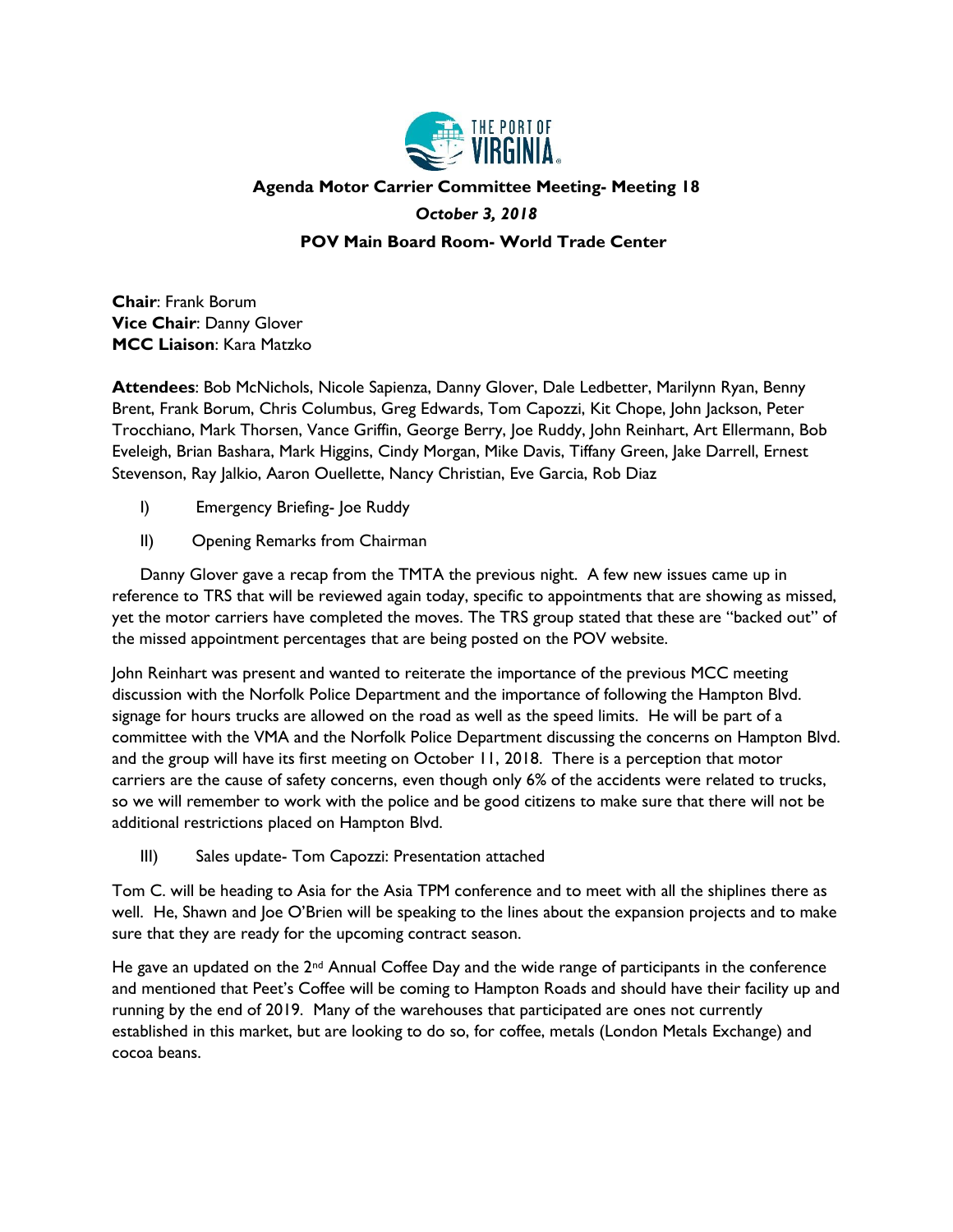#### IV) Project update- Tiffany Green- Presentation attached

Stacks 2 & 3 are having work performed on the RMG, since new capacity has been brought on, the RMG's will begin having their PM's completed.

The South rail bundle at VIG is fully operational and Tiffany and team have been training the employees/ AOM's on the new bundles and increased volumes with the new CRMG technology.

There are currently 8 stacks currently operational and stack 21 will be online at the end of this week.

There was a question about whether the drivers will be in a booth in the semi-automated environment as they are today and the answer is no, they will not be. It was explained that the drivers will spend a limited amount of time that they drivers will be on the safety mat and that they will be in their trucks until the light system alerts the driver.

There will also be additional signage to communicate with the driver what the signals mean and that there will be a phone that will call directly to someone to assist them.

#### **Action Item: How many RMGs have been refurbished to date?**

## **Action Item: Tiffany to look into how long the driver will be waiting on average on the safety mat.**

V) Operations update- Vance Griffin, Nancy Christian, Art Ellermann- Presentation Attached

As part of the chassis fleet update, Art mentioned that there are 1000 new chassis on order and HRCP will be looking at upgrading a large portion of the older fleet- approximately 8 to 9000 chassis.

There was some concern raised in reference to the DOT inspections that had been on the terminal the previous week and it was stated that although we do not know when the State Police are going to present on the terminals, HRCP does have a very good relationship with Sgt. Montgomery and would be having a meeting to review the inspections with him. The majority of the chassis related exceptions were with the automatic slack adjusters and there will be ongoing training on this with the labor.

## **Action Item: Vance is going to look into some metrics comparing turn times by hour last year to the turn times by hour this year for the mandatory TRS hours.**

In reference to the TRS mandatory hours, Tom Christman will be working with the group on the reward/ penalty system for the motor carriers,

## **Action Item: POV will continue to look into sharing slot capacity for the TRS by hour to the motor carrier community.**

On 8/24/18, POV incorporated the two day empty return matrix posting and the team was looking at how this was working for the community since it is a labor intensive/ manual process for the group.

## **Action Item: John R. would like to see how many dual moves we had prior to the generic empty and how many we have after we go live.**

**Action Item: Can we have a drop down for the ISO codes in the TRS and for the shiplines? Action Item: Review the need for mandatory TRS on Saturdays- still feel positive about the reservation system, but will keep Frank in the discussion.**